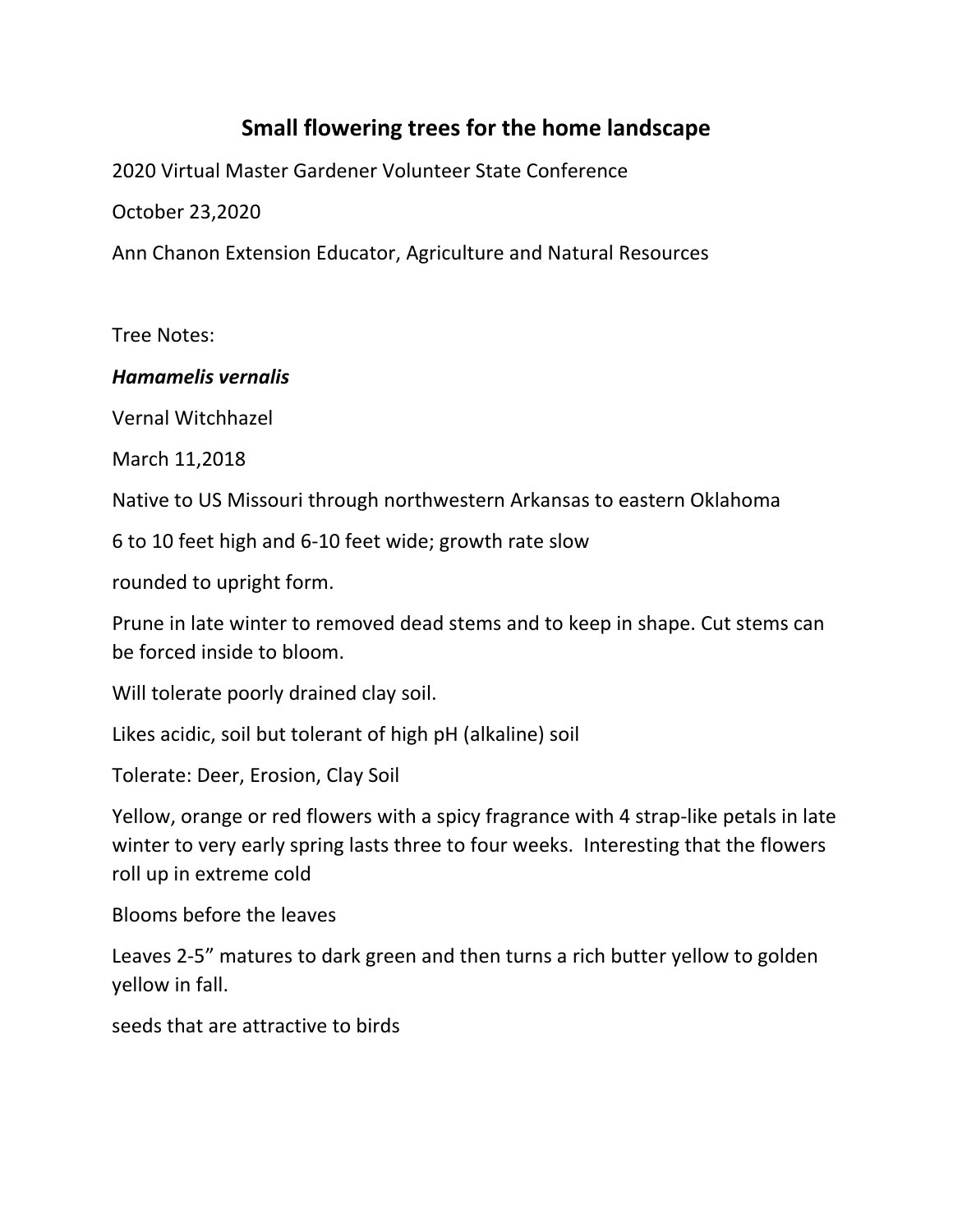## *Parrotia persica*

Persian Parrotia

Native to Iran and Caucasus

4 season specimen tree flowers, especially good fall color, ornamental Bark

Height 20-35' spread 15-25' layered look medium growth rate

Flowers very early in spring. March Flowers apetalous tassel like marron red stamens

Fruits small 3/8" fuzzy capsule

Leaves alternate simple oval waxy crenate toward tip 2 ½-5" glossy undulate Excellent fall color yellow, orange and red full sun for best fall color

Bark smooth exfoliating patches of gray green and orange tan

Soil slightly acid very drought tolerant will take some alkalinity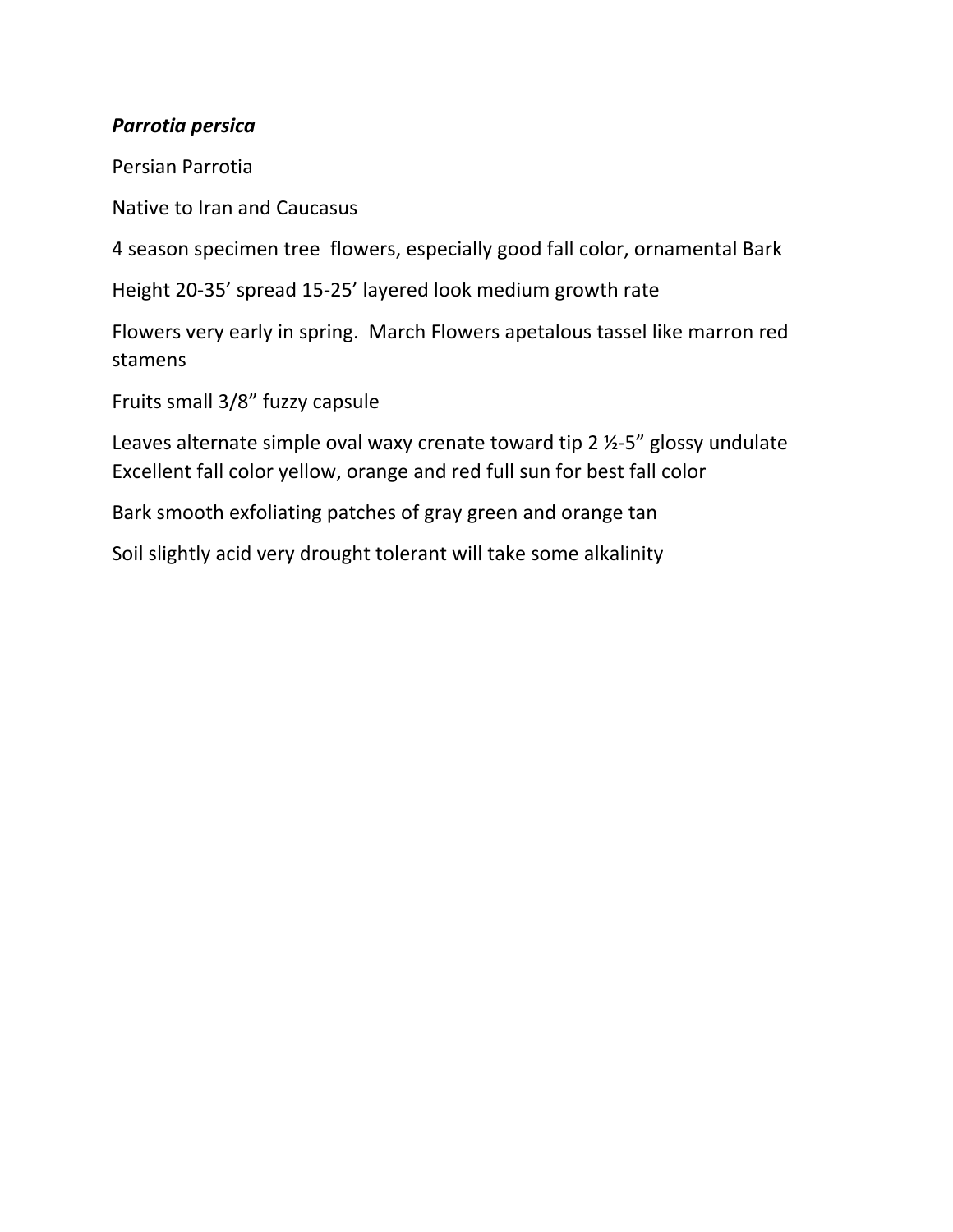### *Cornus mas*

Cornelian Cherry Dogwood

April 5, 2018 blooms about the same time as the return of Red Wing Blackbirds heralds the coming of spring

Native Range: Europe Turkey has been in cultivation for 7000 years

Height: 15.00 to 25.00 feet and 15.00 to 20.00 feet wide growth rate medium

Used as a fruit tree

Easily grown in average, medium, well-drained soil in full sun to part shade.

Bloom time March to April

Flowers dense, showy, rounded clusters (umbels to 3/4" wide) vivid yellow before the leaves and flowers last 2-3 weeks

Leaves: Opposite simple, ovate to elliptic dark green leaves (2 to 4" long) typically develop insignificant fall color muted purple red.

Fruits fleshy, one-seeded berries (drupes to 5/8" long) olive like which mature to cherry red to wine in color in mid-summer. Fruits used for jam and syrups some cultivars have been selected for fruit qualities

Fruit Attracts: Birds

Fruit: Showy, Edible

Tolerate: Deer, Clay Soil avoid permanently wet sites

When properly grown, this dogwood usually has few insect or disease problems. Stressed trees may become vulnerable to borers. Leaf miner, gall midge and scale are less serious potential insect pests.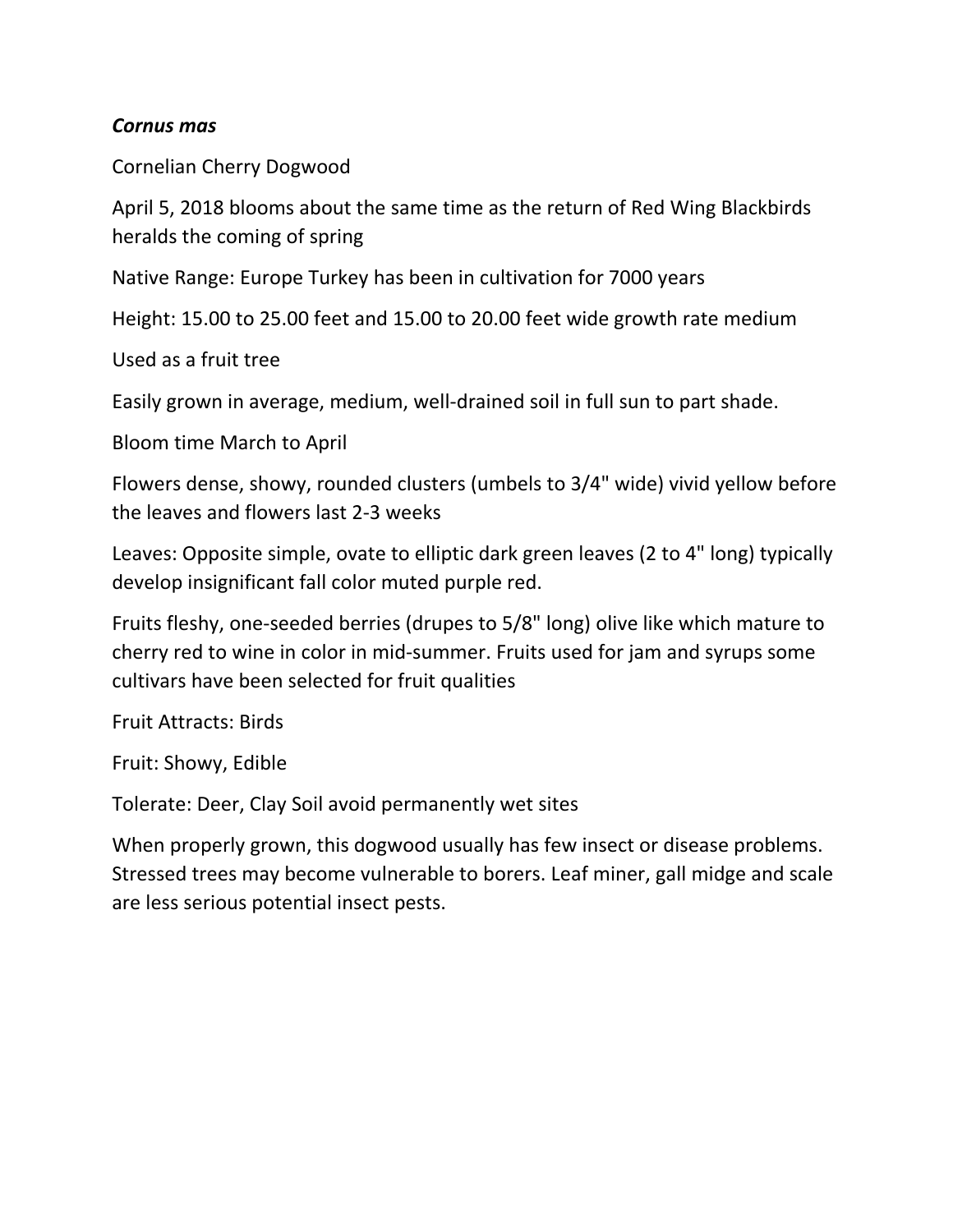#### *Amelanchier laevis*

Allegheny Serviceberry There are many Amelanchier species that cross easily so species identification can be difficult

Native to Newfoundland to Georgia west to Michigan

Small tree Multi-stemmed, upright oval most tree like member of the genus the most upright and least likely to sucker Height**:** 15-25 feet 15-25 feet spread growth rate moderate Light Exposure: Partial sun/shade (4-6 hrs light daily) Soil Preference: Moist, well-drained soil but will tolerate alkaline or clay soil

**Poor Drainage:** Tolerant

**Ornamental Interest:** understory tree with four-season interest Spring showy fragrant blossoms, fall color, showy edible fruit, attractive bark

**Flower Color & Fragrance:** Fragrant, White early to mid-spring star like **Fruit** blue purple 1/4-3/8" edible sweet mid-summer

**Leaves:** leaves alternate simple emerge bronze turning shiny dark green (1.5-3" long) in summer yellow to orange-red fall color

**Wildlife:** Birds, Insect pollinators, Mammals

**Tree & Plant Care** An understory tree best sited in part shade. This is a great tree for naturalizing. Wonderful when mixed with conifers and hardwoods.

**Disease, pests and problems** Member of the rose family rust, powdery mildew (not serious) fireblight (serious0.

#### **Cultivars**

**Lustre® Allegheny serviceberry** (*Amelanchier laevis* 'Rogers'): 20-30 fett high and 15 to 20 feet wide; upright habit; flowers abundantly in spring; leaves emerge purplish, become shiny green in summer and turn to orange and red in fall.

**Prince Charles Allegheny serviceberry** (*Amelanchier laevis* 'Prince Charles'): 20 to 25 feet high and 12 to 15 feet wide; upright form. New leaves emerge bronzy-red, turning blue-green in summer, then change to an attractive orange-red fall color.

**Spring Flurry® Allegheny serviceberry** (Amelanchier laevis 'JFS-Arb'): 30 feet high by 20 feet wide; upright-oval form; orange fall color. Good street tree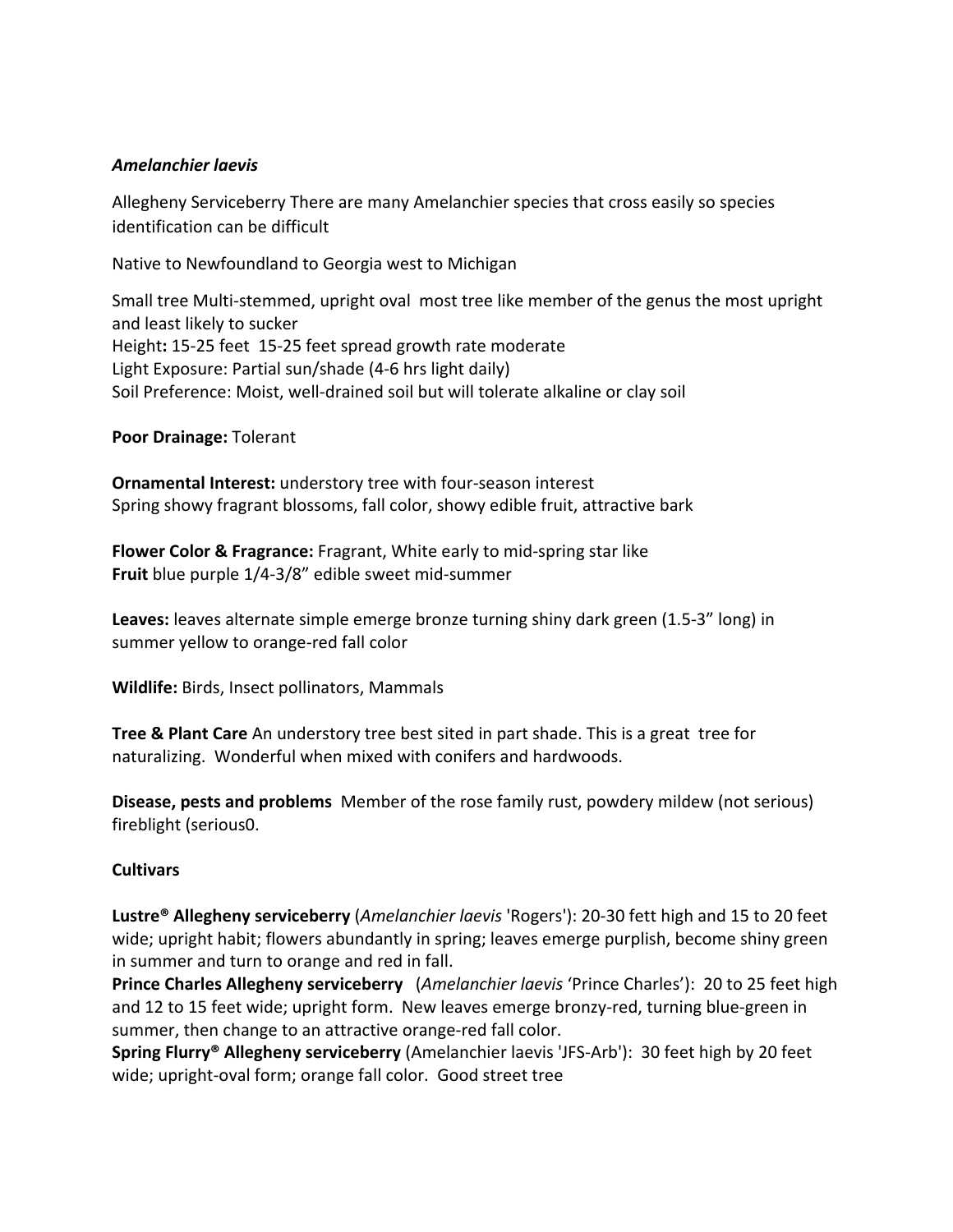### *Cercis canadensis*

Eastern Redbud

Native to eastern and central North America from Connecticut to New York to southern Ontario and the Great Lakes south to Florida and west to Texas Small tree

Height: 15.00 to 30.00 feet Spread: 15.00 to 20.00 feet growth rate medium Vase shape to rounded there are also cultivars with weeping habit

Flowers: pinkish purple to fuchsia purple with classic pea shape about 1/2" in size borne in clusters bloom time about 2-3 weeks blooms at a young age flowers before leaves **Good trees for bees**

Fruit: pea like 3" brown pod member of family Fabaceae Leaves: alternate simple heart shape leaves 2-5" wide in either green or purple forms fall color yellow usually not showy

Tolerate: Deer, Clay Soil

Avoid wet or poorly drained soils. Since this tree does not transplant well, it should be planted when young and left undisturbed

Diseases: Canker can be a significant disease problem. Verticillium wilt, dieback, leaf spots, mildew and blights may also occur

Keeping the tree vigorous by regular watering and fertilization and by pruning out dead branches as needed will help keep the tree healthy.

# **Cultivars**

Variety Alba

'Forest Pansy' and 'Black Pearl'upright form purple leaves and purple pink flowers most popular purple leaf forms

'Ruby Falls' weeping habit purple leaves and flowers

'Lavender Twist' weeping form with purple flowers and green leaves

'Vanilla Twist' weeping form with white flowers and green leaves

'Pink Pom Poms' fruitless double deep rose pink (**NOT for bees**)

'Hearts of Gold' and 'The Rising Sun' yellow foliage in spring both very slow growing

'Carolina Sweetheart' white pink green foliage semi arching branches very graceful

'Appalachian Red' found in Maryland brilliant pink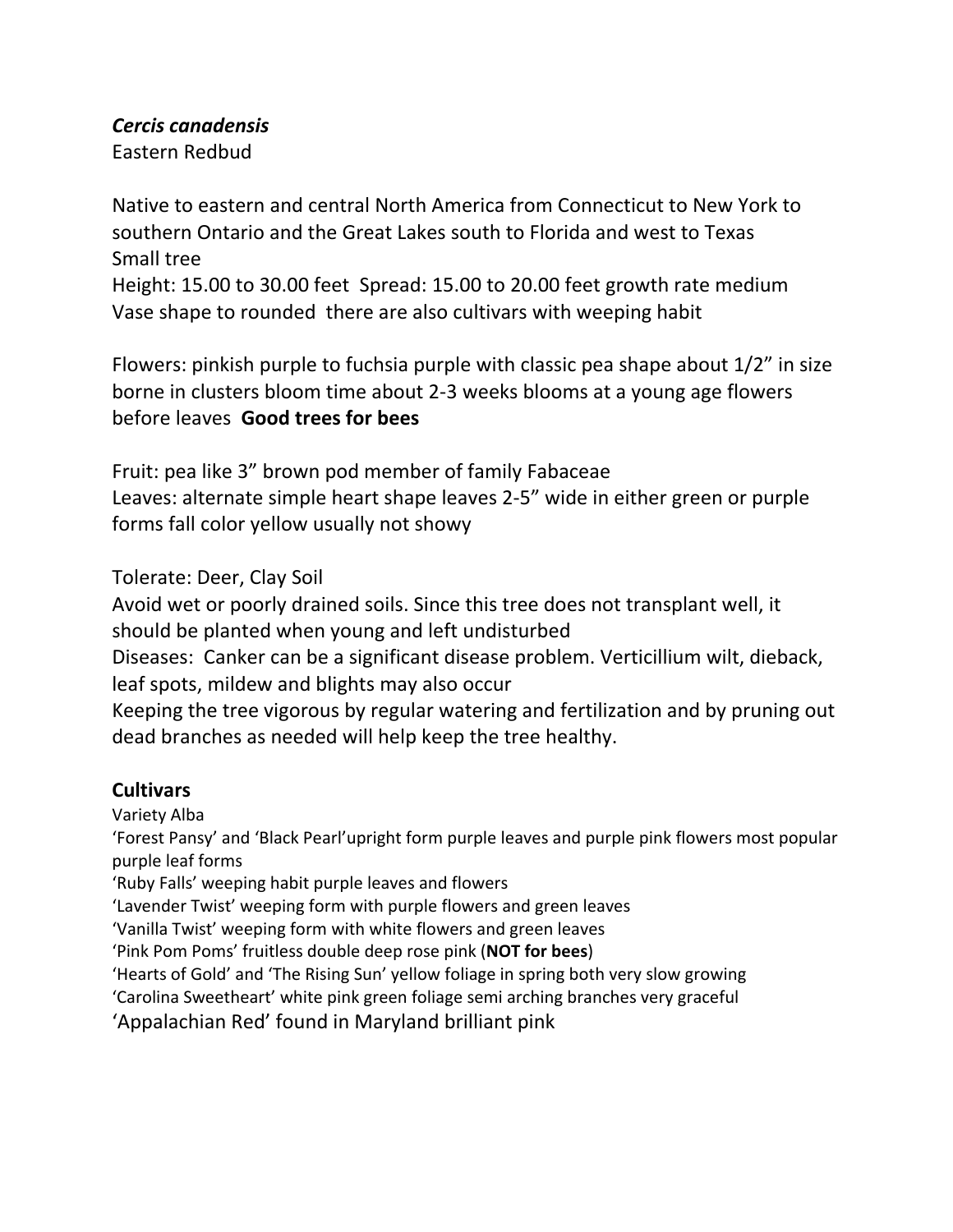*Halesia carolina*

Carolina Silverbell

Native Range: Southeastern United States West Virginia to Florida

Understory specimen tree, patio tree

Crown shape: round; upright small flowering tree Height: 20.00 to 35.00 feet Spread: 15.00 to 25.00 feet growth rate slow

Flowers: showy white bell-shaped flowers ½-1" long pendulous 2-5 flowers per cluster Bloom Time: early May

Fruit: 4 winged brownish, nut-like fruits appear in the fall and often persist well into the winter.

Leaves: Alternate simple ovate dull, green finely toothed, dark yellowish-green, ovate-oblong leaves (2-5" long) turn a somewhat attractive yellow in fall, but may drop rather early Good Fall color

Location : Full sun to part shade well drained soil **moist sandy acid soil pH 5-6 high organic matter**

Water: Medium

Maintenance: Low No serious insect or disease problems. Susceptible to chlorosis in high pH soils.

Synonymous with *Halesia tetraptera* (*tetraptera* meaning four-winged).

Cultivar pink flowered form 'Arnold Pink' most common pink cultivar tree form 20-30' 'Emily Rose' 12-15' most intense pink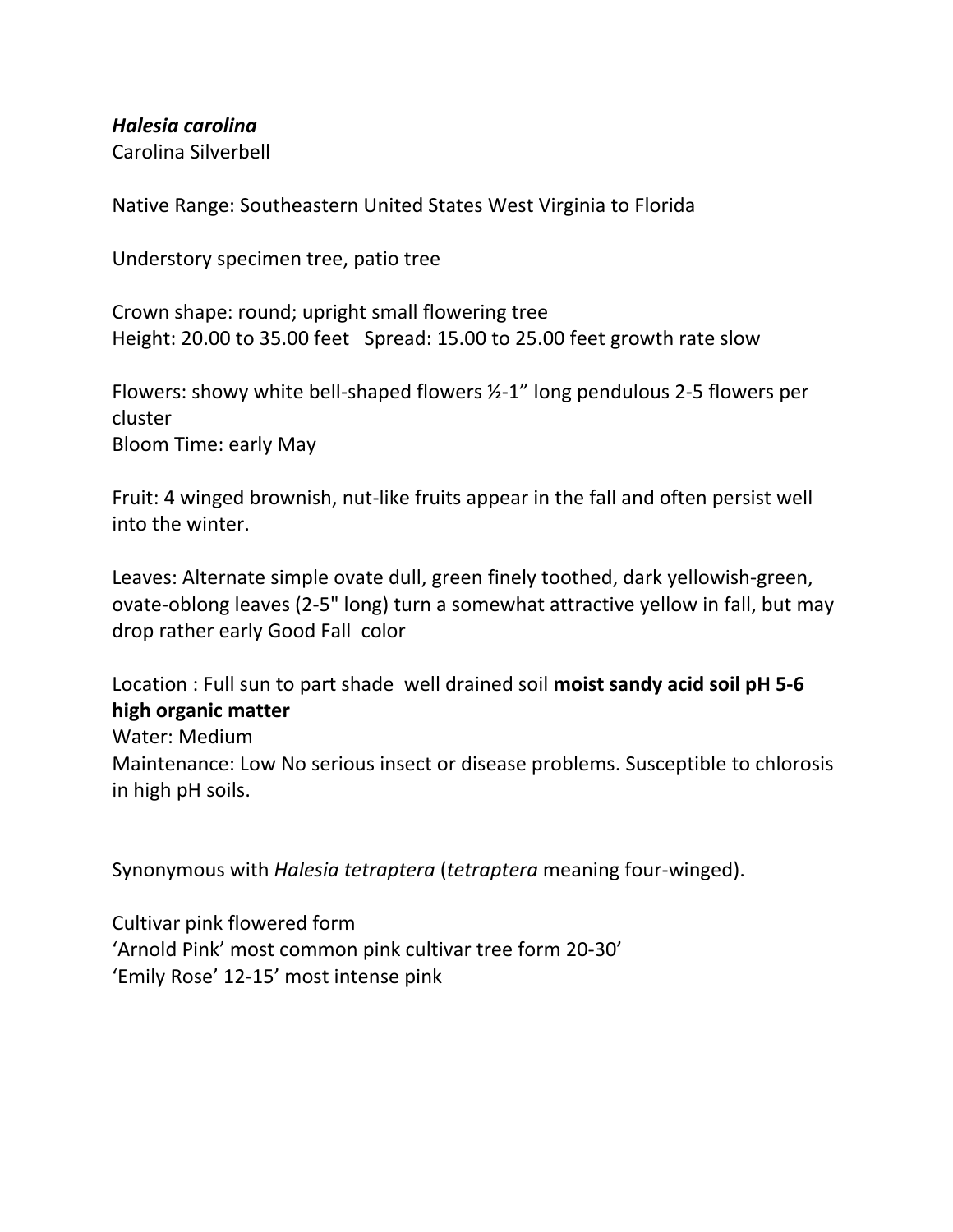## *Styrax japonicus*

Common Name: Japanese snowbell

### Native Range: China, Japan, Korea

Small low branched flowering tree rounded to broadly rounded form Height: 15.00 to 25.00 feet Spread: 15.00 to 20.00 feet growth rate slow

Flower: White flowers showy fragrant perfect, bell-shaped pendulous, ¾" wide with yellow stamens, each on a pendulous stalk and bloom Time: late May to June Fruit: greenish-brown, olive-shaped drupes that often persist into late autumn

# Leaves alternate, simple, broad-elliptic to elliptic oblong, 1-3" long, 3/4-2" wide, acute to acuminate, medium to dark green, glabrous above

Fall color is usually insignificant, however leaves may sometimes turn yellow to red Sun: Full sun to part shade Water: Medium Maintenance: Medium

## **Culture**

Best grown in organically rich, **acidic**, medium moisture, well-drained soils in full sun to part shade. Prune as needed in winter to shape.

This tree is in the same family as and closely related to *Halesia* (silverbell).

Genus name comes from the classical Greek name derived from a Semitic name for these resin producing plants.

Specific epithet means of Japan.

**Problems** ambrosia beetles in stressed trees.

Just a few of multiple cultivars available, including: 'Emerald Pagoda' - columnar habit 'Evening Light' white flowers, maroon-purple leaves 'Pink Chimes'- pink flower 15' high and wide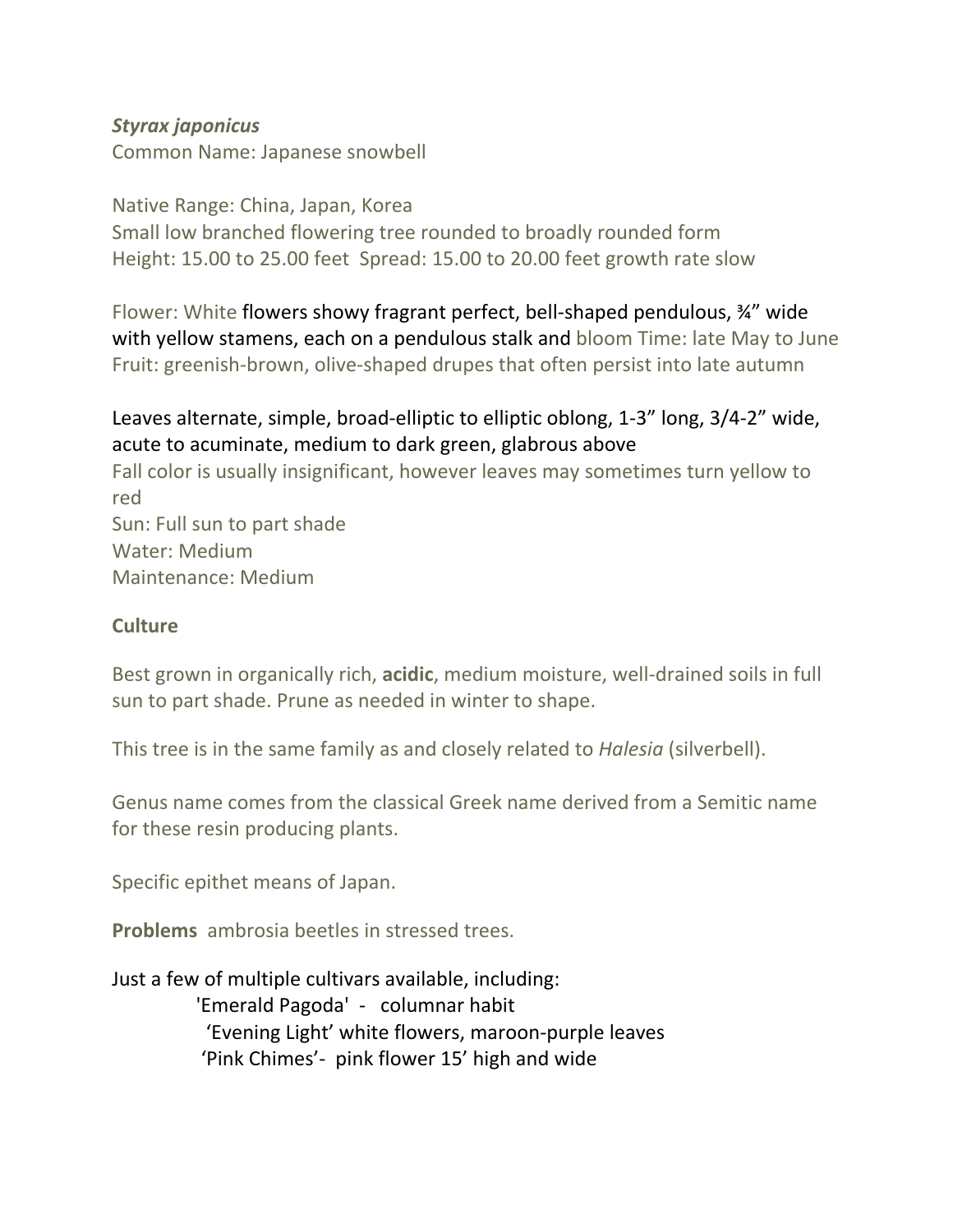#### *Aesculus pavia*

Red Buckeye flowering small tree Native to southeastern US from Virginia to Florida west to Texas

Height 20-25' spread 10-15' growth rate slow

Blooms between Mother's day and Memorial Day

Flowers: Showy, erect, 4-10" long panicles of red to orange-red, narrow-tubular flowers appear in spring.

Attracts: Hummingbirds Flowers are attractive to ruby-throated hummingbirds and bloom in St. Louis at about the same time that the hummingbirds return to the area in spring migration.

Bloom Time: May

Fruit: Smooth, light brown, globular (1-2" diameter) seed capsules encase 1-3 shiny honey colored seeds called buckeyes that ripen in the fall.

Leaves: Leafs out while the Forsythia is in bloom Palmately compound, shiny, dark green leaves are attractive in spring and early summer, but usually begin to decline by August. No fall color Often leafless before seeds are fully mature

Sun: Full sun to part shade Water: Medium Maintenance: Medium

Tolerate: Clay Soil Suggested Use: Flowering Tree, Excellent for Rain Garden When purchasing buy in flower to insure red color Pavia crosses with all other tree species native to eastern US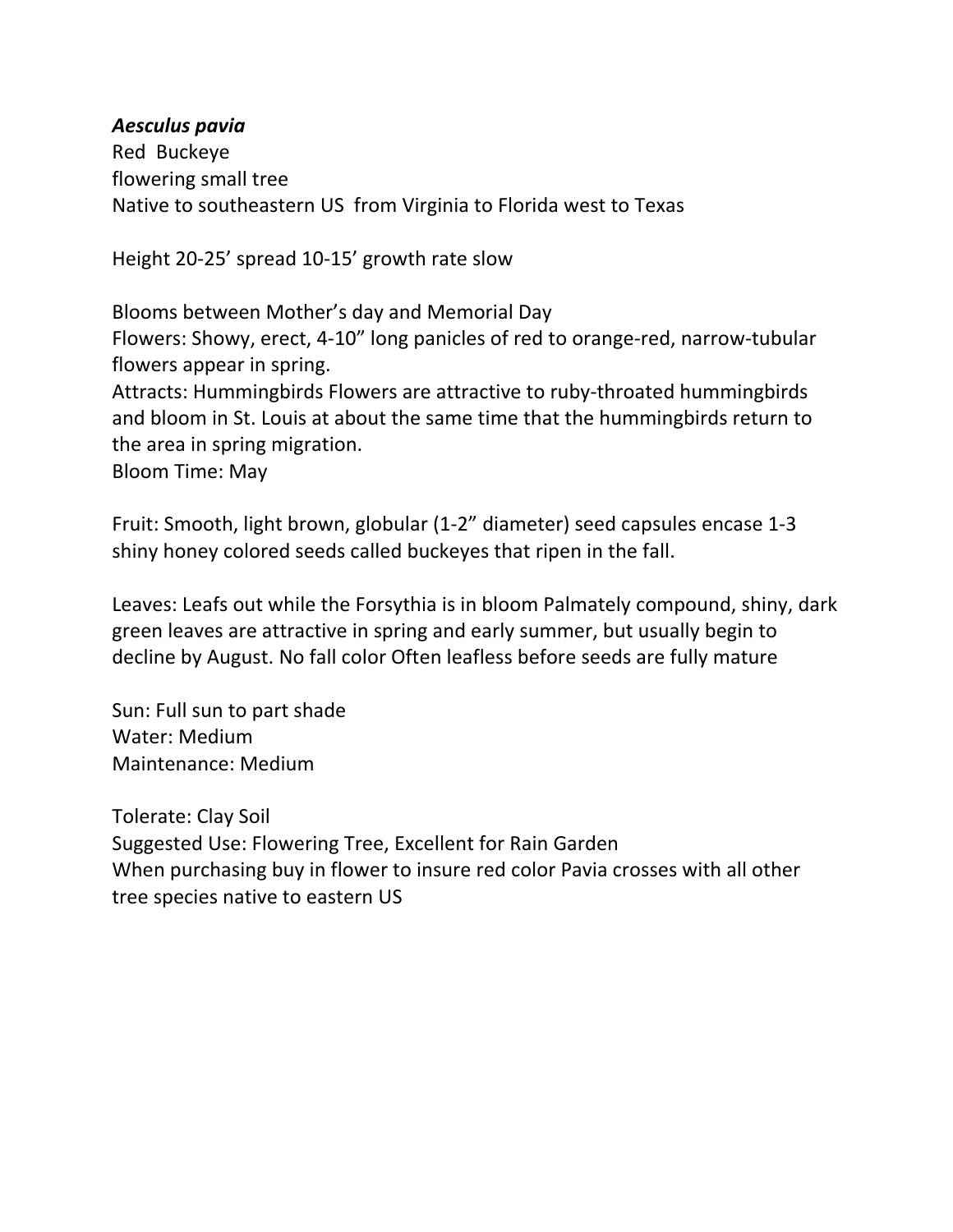*Chionanthus virginicus*

White Fringetree Spreading open form

Native to the savannas and lowlands of the southeastern United States, from New Jersey south to Florida, and west to Oklahoma and Texas

Small tree (15-25 feet), Compact tree (10-15 feet), growth rate slow **Mature Height:** 15-20 feet **Mature Width:** 15-20 feet

Flowers Dioecious porcelain white fragrant sweet very showy male more fragrant and showy than females Borne in panicles 6-10" in May or early June

Fruit Dark blue drupe 1/2" favorite of wildlife

Leaves: opposite or subopposite simple entire 3-8" long dark green Yellow green fall color

**Light Exposure:** Full sun (6 hrs direct light daily), Partial sun/shade (4-6 hrs light daily)

**Soil Preference:** Acid soil, Moist, well-drained soil

**Acid Soils:** Prefers 6.0-6.5 Intolerant to drought and poor drainage

Prone after flowering

Same family as Ash some reports of damage from Emerald ask borers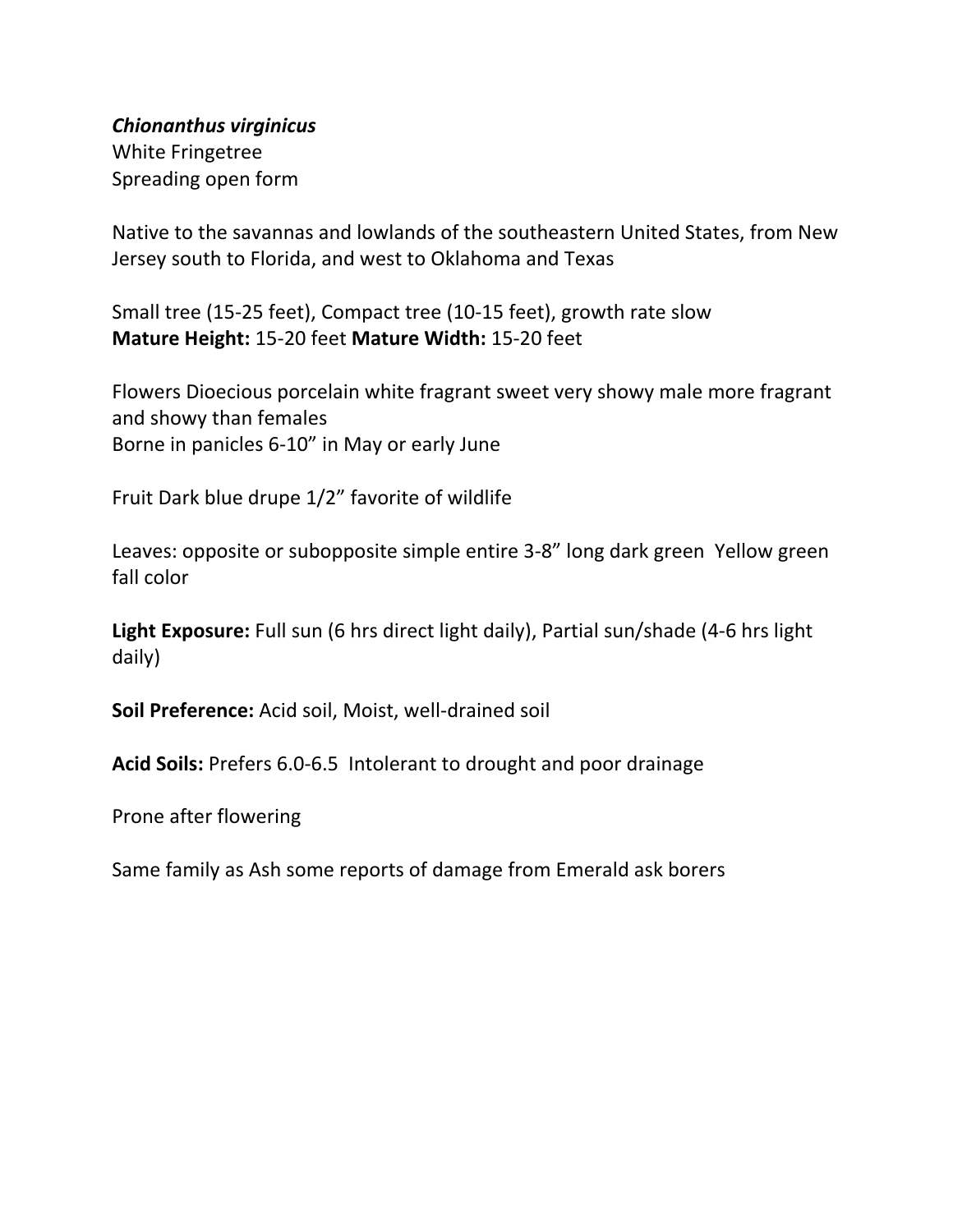#### *Cornus kousa*

Kousa Dogwood

Native Range: Japan, Korea, China, Taiwan Four season tree Maturing to a more rounded form with strong horizontal branches closely related to flowering dogwood

Height: 15.00 to 30.00 feet Spread: 15.00 to 30.00 feet growth rate slow

Flowers: Showy Four white to pinkish (bracts) Bracts are pointed 3-5" across surround the center cluster of insignificant, yellowish-green, true flowers. Bloom Time: June 2-3 weeks after Flowering Dogwood Attracts: Butterflies

Fruit: showy and edible, raspberry-like fruits (to 1" diameter) which mature to a pinkish red in summer and persist into fall. Fruits are usually left for the birds.

Leaves: opposite simple entire oval, pointed leaves (2 to 4" long) are dark green, more narrow and elongated than Flowering Dogwood but usually good fall color turns attractive shades of orange red reddish-purple to scarlet in autumn.

Bark: Mottled, exfoliating, tan and gray bark on mature trees is attractive in winter.

Suggested Use: Street Tree, Flowering Tree Tolerate: Deer Sun: Full sun to part shade takes more sun than Flowering Dogwood

Pests and diseases: No serious insect or disease problems. This plant has better disease resistance and better cold hardiness than flowering dogwood, *Cornus florida*, and is an excellent alternative to flowering dogwood in areas where dogwood anthracnose is a problem. In full sun locations, leaf scorch may appear, particularly if soils are allowed to dry out. Resistant to anthracnose and powdery mildew

Many cultivars are available

'Milky Way Select' very larger flowers, heavy flowering orange red fall color best resistance to anthracnose

'Scarlet Fire' is a pink flowered form. It produces pink-bracted flowers in late spring. It is noted for having excellent yellow, red and purple fall foliage color. Bright true pink List of 33 cultivars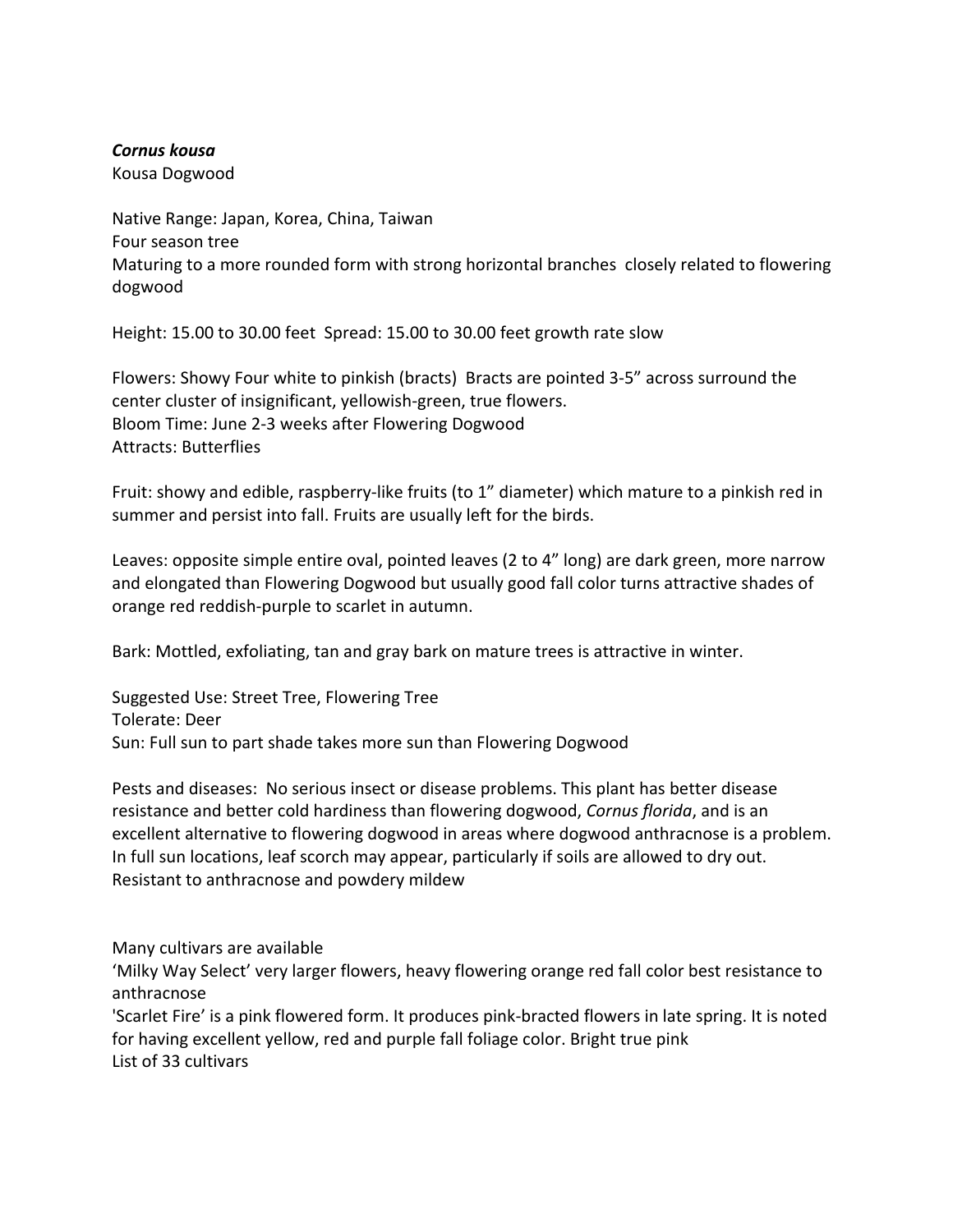## *Syringa reticulata*

Japanese Tree Lilac Native to Japan Used as street tree in Westlake and Oberlin

Oval-rounded crown being used as street tree Height 20-30' spread 15-20'

Flowers 6-12" panicles color creamy white flowers in mid-June to July 1 Flowers showy and fragrant attracts hummingbirds and butterflies Each flower ¼" 4 petals panicles 8-16" long and wide

Leaves: Opposite simple entire ovate dark green fall color is dull yellow green not showy

Bark: cherry like reddish brown with prominent lenticels Maintenance requirements low.

## **Tolerates urban conditions, pollution, clay soil and salt**

Prefers moist slightly acidic soil but is pH adaptable. Prune after flowering pH adaptable

**Ivory Silk Japanese tree lilac** (*Syringa reticulata* ssp. *Reticulata* 'Ivory Silk': best known cultivar flowers profusely and begins to flower at an early age. Upright form proven reliable

Ivory Pillar™ *Syringa reticulata* 'Willamette' narrow upright form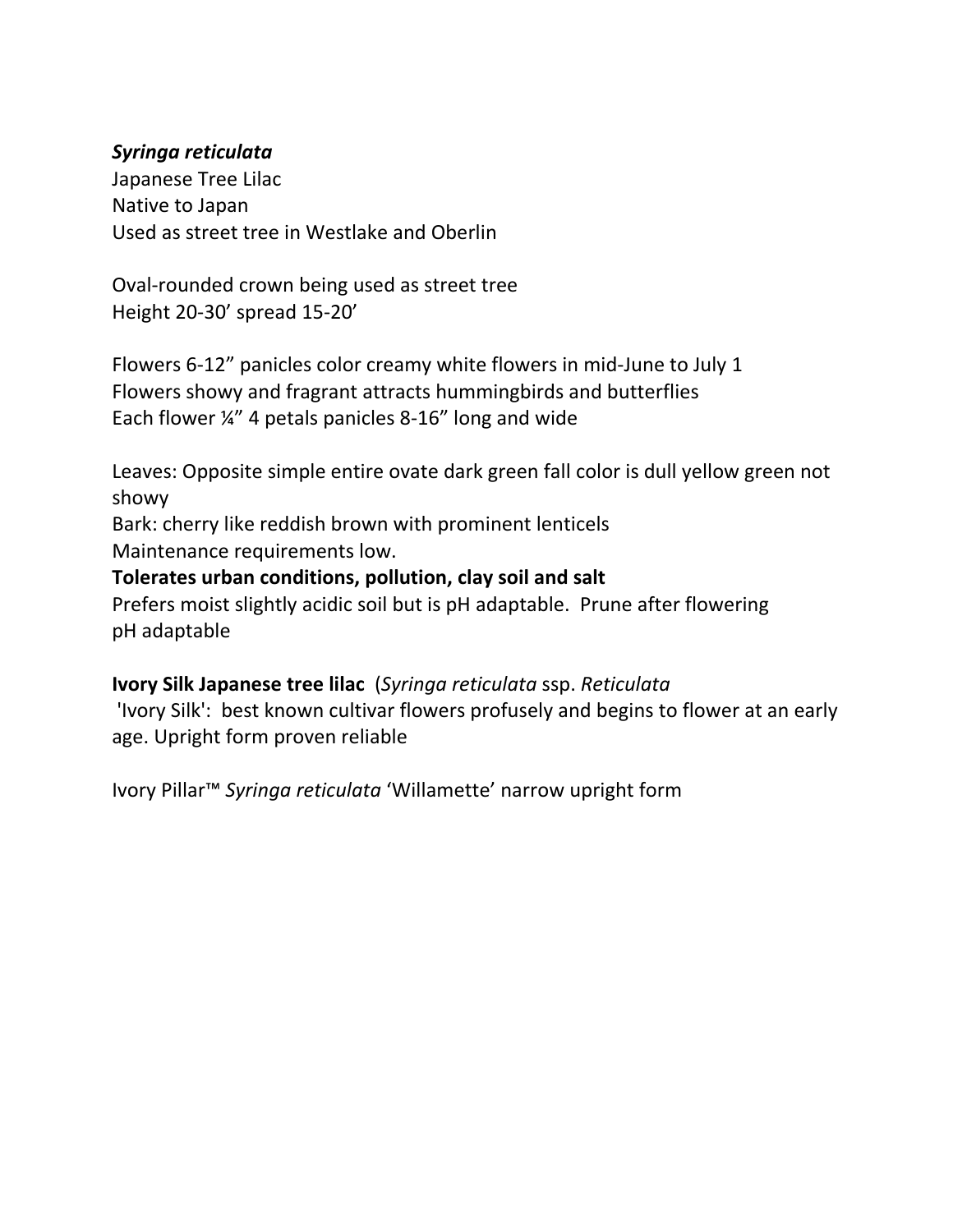#### *Magnolia virginiana*

Sweetbay Magnolia

Native Massachusetts to Florida and Texas Patio or specimen tree Spreading or broad rounded crown Height:  $10 - 20'$  Spread:  $10 - 20'$  growth rate slow

Flowers: Cup shaped creamy white sweet fragrant (lemony) showy flowers 2-3" in diameter with 9-12 petals Bloom time June into July and will produce occasional flowers all summer

Fruit aggregate with orange and red seeds

Leaves: Alternate simple and entire elliptical, shiny dark green above and silvery beneath  $3 - 6$ " long and  $1 - 1$  %" wide

Prefers organic acidic soils, but, unlike most other magnolias, tolerates wet, boggy soils. Also does quite well in the heavy clay soils

**Tolerate: Clay Soil, Wet Soil, Air Pollution** but is susceptible to chlorosis in alkaline soils.

No serious insect or disease problems. Use in foundation plantings, near patios or on the periphery of woodland areas.

**Will grow in wet soils** such as those found in low spots or near ponds/streams. slow-growing

10 cultivars listed in Dirr's Tree Book Emerald Tower™ compact 20' ht 8' wide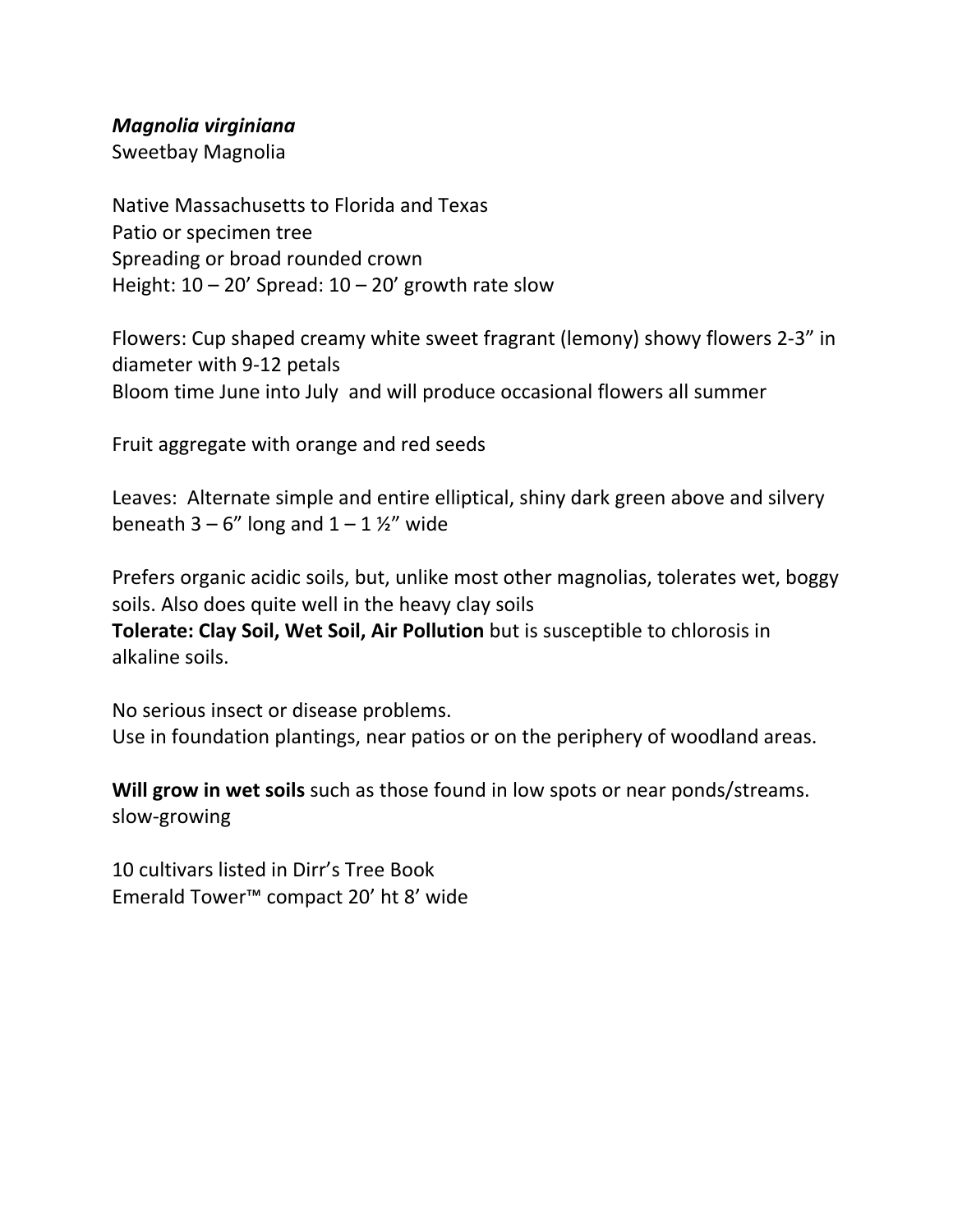#### *Oxydendrum arboreum*

Sourwood

Native Range: Eastern and southern United States from Pennsylvania south to Florida and Louisiana

Four season tree

Family: Ericaceae

Form Pyramidal

Height: 20.00 to 30.00 feet Spread: 10.00 to 20.00 feet growth rate very slow Fine texture requires patience

Flowers: White Showy, pleasant fragrant Waxy, lily-of-the-valley-like, urn shaped white flowers bloom on slender, drooping, one-sided terminal panicles (4-8" long) in early summer. Flowers have a slight fragrance. Flower panicle stems remains in place even after the flowers fall

**Flowers are quite attractive to bees**.

Bloom Time: June to July

Fruit: Showy Capsules contrast well with the red fall color and provide continuing ornamental interest after leaf drop into winter

give way to 5-parted dry capsules that ripen to silver-gray in September

Leaves alternate, simple, elliptic-oblong with acuminate tip 3-8" dark green and lustrous produce consistently **outstanding fall color**, typically turning bright to crimson red.

Sun: Full sun to part shade Water: Medium Maintenance: Low

## Tolerate: Deer

**Best grown in moist acidic 5.5-6.5 pH**, moist, organically rich, **well-drained** soils in full sun. Tolerates part shade, but with somewhat diminished flowering and fall color. Intolerant to drought and urban pollution and soil comapaction.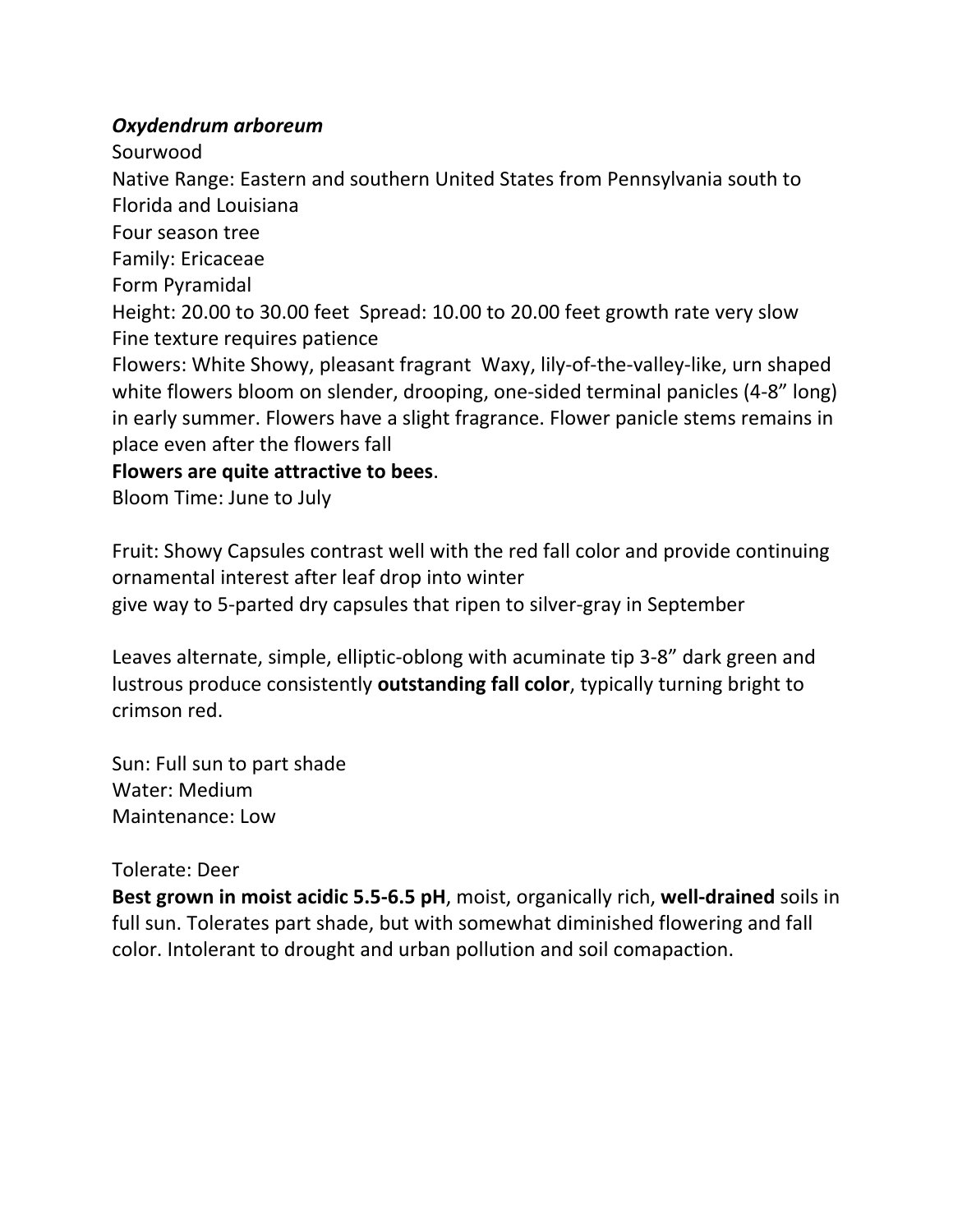## *Stewartia pseudocamellia*

Japanese Stewartia

Native Japan Most sought after member of the genus Shape pyramidal best with multiple trunks to show off bark patterned and exfoliating **Four season interest** Family: Theaceae

Height: 20 to 30 feet Spread: 8 to 25 feet growth rate slow

Flowers: White Cup-shaped, 5 petal camellia-like white flowers ( 2.5-4" diameter) with showy orange-yellow anthers appear in early summer. Bloom Time: July to August

Sun: Full sun to part shade

Leaves: Elliptic, dark green foliage (to 3" long) turns attractive shades of yellow reddish-orange and burgundy in autumn. Excellent fall color

Bark: Exfoliating, reddish-brown bark provides good winter color and interest.

Landscape moist well drained acidic soil doe not tolerate drought Maintenance: Low Problems no serious insect or disease problems on foliage Specimen plant good for woodland understory

## Cultivars

'Ballet' a selection out of Polly Hill Arboretum on Martha's Vineyard MA this plant is unique due to its more spreading habit and larger flowers to almost 4" wide 'Cascade' this is a semi-weeping form with gently drooping branches and growing tips It grows very slowly

'Milk and Honey' occasionally offered by specialty nurseries this Polly Hill introduction reportedly bears profuse quantities of larger blooms and bark color that is brighter in intensity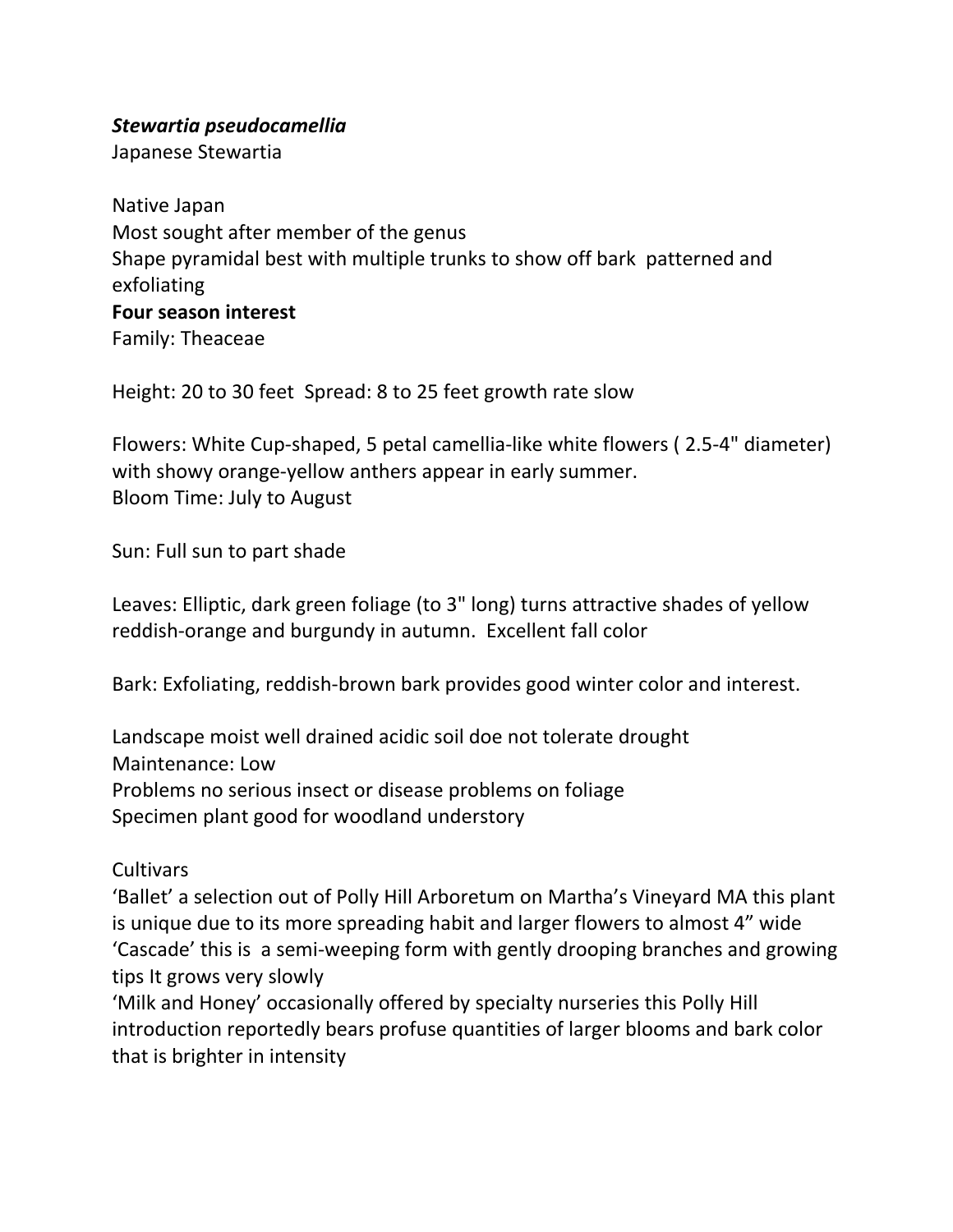*Heptacodium miconioides*

Seven-son flower

Three season plant

Introduced into the U.S. in 1980 from China and promoted by Arnold Arboretum

Height 15-25' upright spreading habit

Flowers cream white in 6" terminal panicles fragrant that open base to tip effective for 1 month attracts butterflies and hummingbirds Bloom time August/September 3-4 weeks Rose purple sepals last with fruit color into September and October

Leaves dark green with impressed veins giving a pleated texture and wavy margin Fall color yellow not note worthy

Bark exfoliating gray brown with light gray underneath

Soil well drained acid but good specimen at Secrest Arboretum

Drought tolerant once established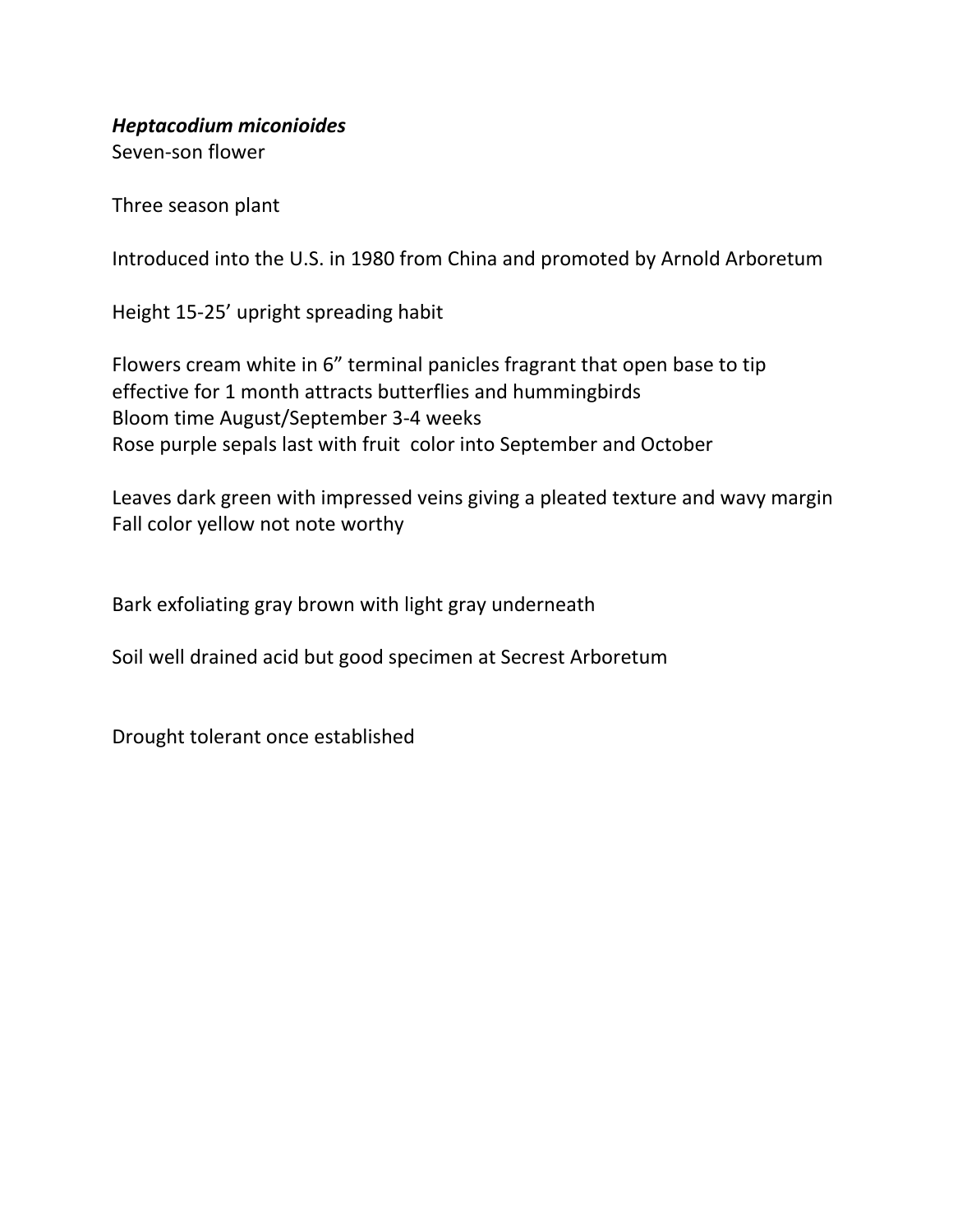## *Franklinia alatamaha*

Franklin tree or Franklinia

Native Range: Southeastern United States no longer found in the wild

Height: 10.00 to 20.00 feet Spread: 6.00 to 15.00 feet growth rate slow

Flowers: Camellia-like, cup-shaped, 5-petaled, sweetly-fragrant, white flowers (to 3" diameter) bloom in late summer to early fall. Each flower sports egg-yolk yellow center stamens Bloom Time: late August through September

Fruit: Five valved dry brown capsule ½-3/4" in diameter

Leaves: alternate, simple entire, narrow, oblong-obovate, glossy dark green leaves (to 5" long) turn quality brilliant shades of orange, red and purple in autumn. Good fall color Late to leaf out and holds leaves late into fall

Suggested Use: Flowering Tree

Sun: Full sun to part shade

Moist well drained acidic soil with organic matter

Appreciates some afternoon shade in hot summer climates. May not be reliably winter hardy in the northern parts of USDA Zone 5 where it should be planted in a protected location. Hard to transplant because of its sparsely fibrous root system, and is best left undisturbed once planted in the landscape.

Must have good drainage **does not tolerate** poorly drained heavy clay soils

Discovered franklinia growing in a 2-3 acre tract along the banks of the Altamaha River in southeastern Georgia. Franklinia has never been observed growing in any other place than along the Altamaha River.

This tree has been extinct in the wild since 1790. It has been perpetuated in cultivation (all plants derive from the seed collected by Bartram) not only because of its rarity but also because of its attractive flowers and foliage.

Specimen tree or large shrub valued for its late summer flowers, good fall color and interesting history. Franklinia deserves a prominent location in the landscape.